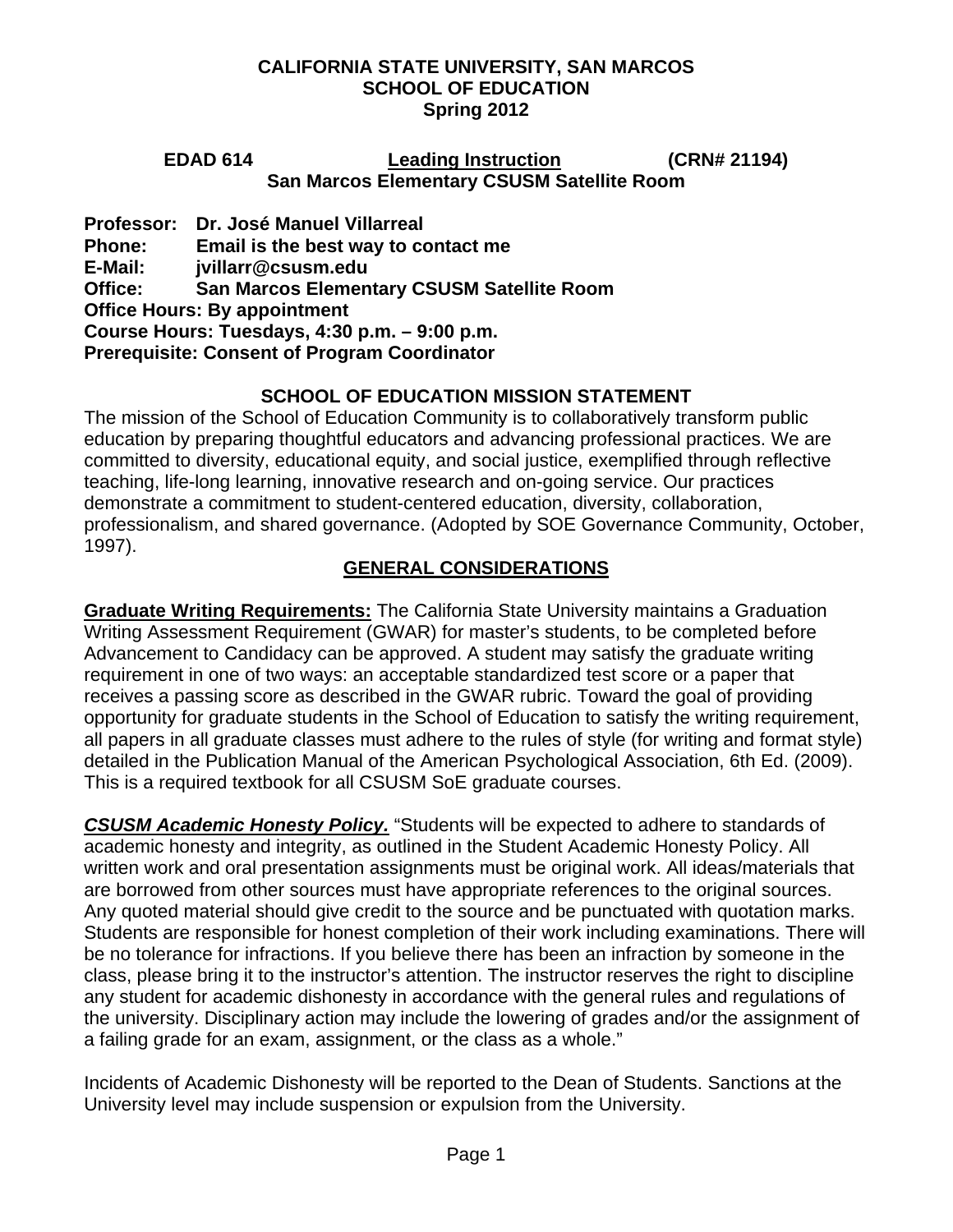*Academic Honesty and Plagiarism:* It is expected that each student will do his or her own work, and contribute equitably to group processes and projects. Plagiarism or cheating is unacceptable under any circumstances. If you are in doubt about whether your work is paraphrased or plagiarized see the Plagiarism Prevention for Students website <http://library.csusm.edu/plagiarism/index.html>. If there is any question about academic honesty, consult the University Catalog.

**Ability:** Every student has the right to an equitable education and appropriate accommodations. Students having differing ability (mobility, sight, hearing, documented learning challenges, first language/English as a second language) are requested to contact the professor at the earliest opportunity. Every effort will be made to accommodate special needs. Students are reminded of the availability of Disabled Student Services, the Writing Center, technology assistance in the computer labs, and other student support services available as part of appropriate accommodations for special needs students. Students may be required to use the Writing Center or similar resource for all written assignments, based on performance on the first writing assignment.

**Electronic Communication Protocol:** Electronic correspondence is a part of your professional interactions. If you need to contact the instructor, e-mail is often the easiest way to do so. It is my intention to respond to all received e-mails in a timely manner. E-mail and online discussions are a very specific form of communication, with their own nuances and etiquette. Because e-mail is convenient and is used for both personal and professional purposes, you should be mindful of courtesies and limitations with regard to professional email. You should not expect immediate responses to e-mail at any time, especially to queries posted on weekends and holidays, late at night, or early in the morning.

Reading and responding to e-mail takes a great deal of time. Often the response is more involved and complicated than can be adequately conveyed in e-mail form. If you have a multifaceted question or issue, it would probably be best to have a verbal discussion face to face or on the phone. E-mail sent in all upper case (or lower case) letters, major typos, slang, salutations that are very personal, etc. often communicate more than the sender originally intended. With that said, please be mindful of all e-mail and on-line discussion messages you send to your colleagues, to faculty members in the School of Education, or to persons within the greater educational community. All electronic messages should be crafted with professionalism and care.

Things to consider:

- Would I say in person or on the phone what this electronic message specifically says?
- How could this message be misconstrued?
- Can this message wait until I see the recipient in person?
- Does this message represent my highest self?
- Am I sending this electronic message to avoid a face-to-face conversation?

Most importantly, if there is ever a concern with an electronic message sent to you, please talk with the author in person in order to correct any confusion.

*Students with Disabilities Requiring Reasonable Accommodations:* Students are approved for services through the Disabled Student Services Office (DSS). This office is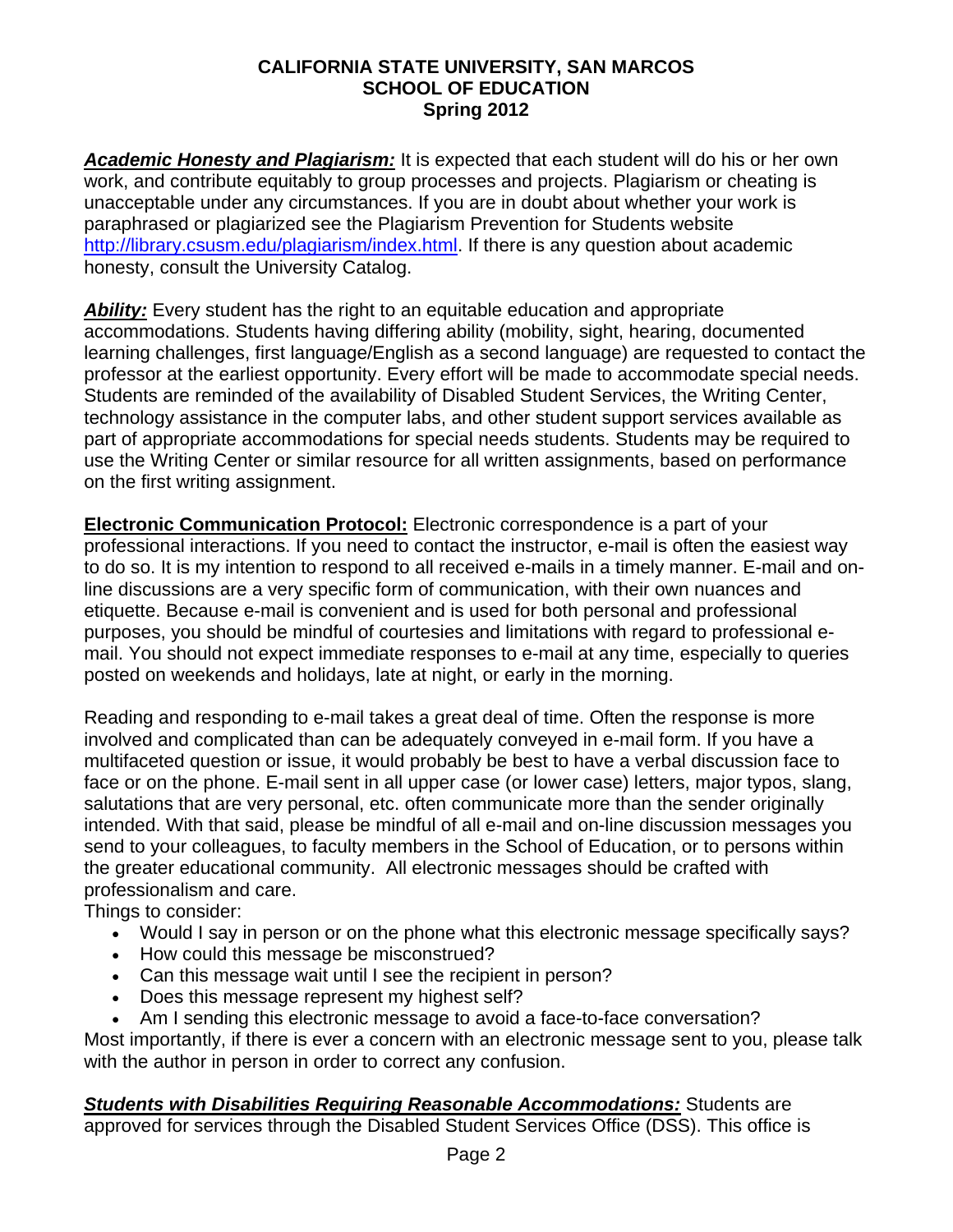located in Craven Hall 4300, and can be contacted by phone at (760) 750-4905, or TTY (760) 750-4909. Students authorized by DSS to receive reasonable accommodations should meet with their instructor at the earliest opportunity.

*Appeals:* Every student has the right to appeal grades, or appeal for redress of grievances incurred in the context of any course. Disputes may be resolved informally with the professor, or through the formal appeal process. For the latter, consult Dr. Patricia Prado-Olmos, Associate Dean, College of Education, Health & Human Services.

## **ATTENDANCE POLICY**

The Governance Community of the School of Education adopted the following policy on 12/19/1997:

 Due to the dynamic and interactive nature of courses in the School of Education, all students are expected to attend all classes and participate actively. **At a minimum, students must attend more than 80% of class time, or s/he may not receive a passing grade** for the course at the discretion of the instructor. Individual instructors may adopt more stringent attendance requirements. Should the student have extenuating circumstances, s/he should contact the instructor as soon as possible.

This course deals with complex material processed in a variety of ways. Structured interactions, group processes, oral presentations, guided discussion of readings, and selfdisclosure exercises are the norm. Given the fast-paced and highly interactive nature of the course, and given that teaching and learning is difficult (if not impossible) without regular attendance and full engagement in class, the above Policy is amplified as follows:

Your attendance and participation are basic to your learning and my evaluation of your learning in this class. You are expected to establish appropriate personal, academic and career priorities to facilitate said attendance and participation in this class.

 \*Your grade will be negatively affected by absences and positively affected by regular attendance. **You will lose 10 points for each tardy or early departure, and 50 points for each absence, explained or unexplained.** One absence may be made up with approval.

\*\*Illness and emergency circumstances will be negotiated on a case-by-case basis. These measures are intended to encourage responsibility for one's own learning in a democratic, collaborative and reciprocal-learning environment.

| Grading: | $94 - 100 = A$    | $80 - 83 = B$   |
|----------|-------------------|-----------------|
|          | $90 - 93 = A$ -;  | $77 - 79 = C +$ |
|          | $87 - 89 = B +$ ; | $73 - 76 = C$   |
|          | $84 - 86 = B$ ;   | $70-73 = C$     |

*Grading Emphasis*: Each written assignment will be graded approximately 80% on content and writing (detail, logic, synthesis of information, depth of analysis, etc.), and up to 20% on mechanics (grammar, syntax, spelling, format, uniformity of citation, etc.). You are expected to write at or above the minimum competency level for writing. All citations need to use APA format.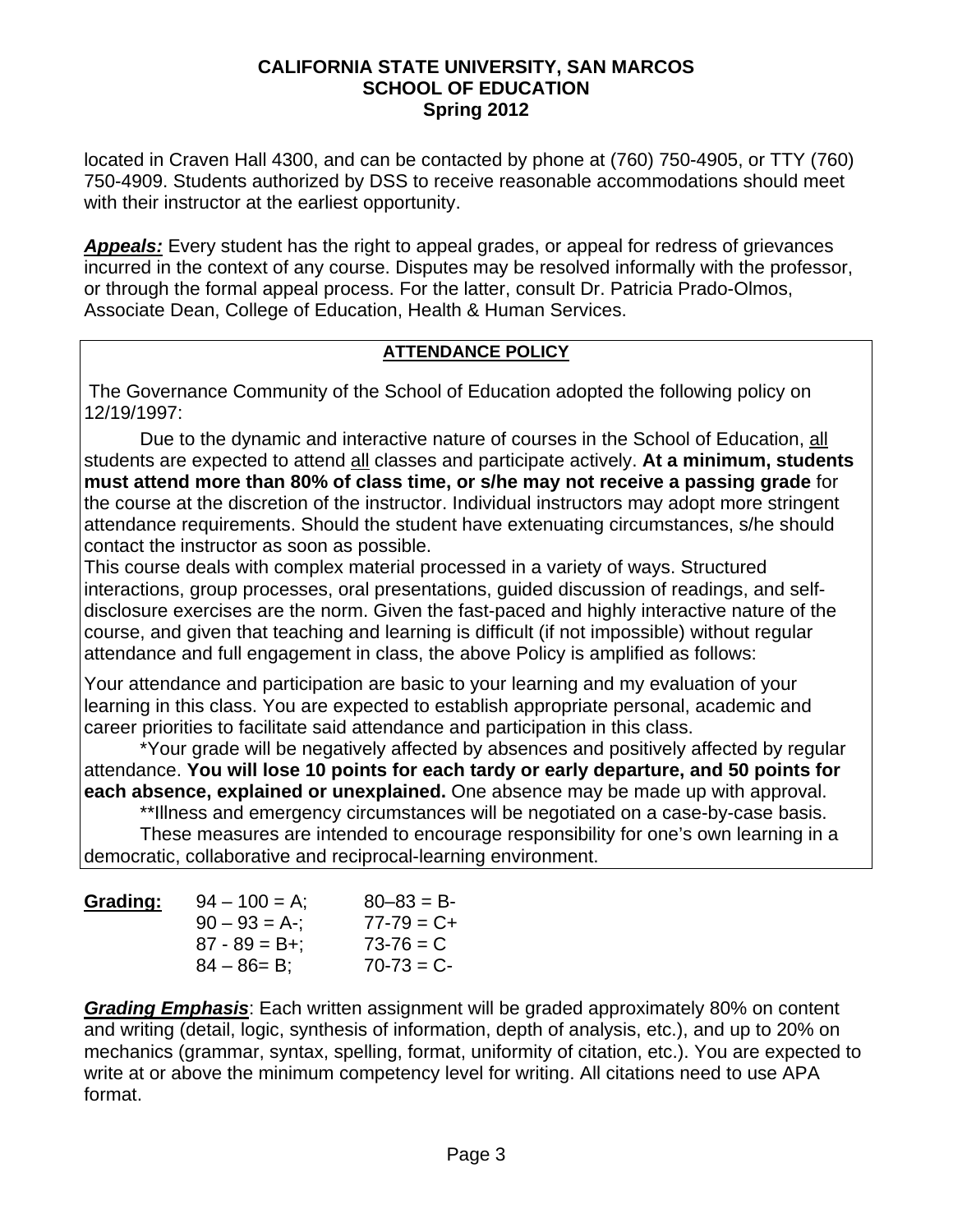## **COURSE DESCRIPTION**

This course provides an opportunity for the candidate to learn to facilitate the development, articulation, and implementation of a shared vision for teaching and learning supported by the school community. Coursework focuses on pedagogical approaches, implementation of state adopted academic content standards, frameworks, and instructional materials. Specific standards as required by the California Professional Standards for Educational Leaders (CSPEL) will anchor the course content. Inherent in these standards is a strong commitment to cultural diversity and the use of technology as a powerful tool.

## **COURSE OBJECTIVES**

A school administrator is an educational leader who promotes the success of all students by:

**Standard 1:** Facilitating the development, articulation, implementation, and stewardship of a vision of learning that is shared and supported by the school community.

- Communicate the shared vision so the entire school community understands and acts on the school's mission to become a standards-based education system.
- Use the influence of diversity to improve teaching and learning.

**Standard 2:** Advocating, nurturing, and sustaining a school culture and instructional program conducive to student learning and staff professional growth.

- Shape a culture in which high expectations are the norm for each student as evident in rigorous academic work.
- Facilitate the use of a variety of appropriate content-based learning materials and learning strategies that recognize students as active learners, value reflection and inquiry, emphasize the quality versus the amount of student application and performance, and utilize appropriate and effective technology.
- Guide and support the long-term professional development of all staff consistent with the ongoing effort to improve the learning of all students relative to the content standards.
- Provide opportunities for all members of the school community to develop and use skills in collaboration, distributed leadership, and shared responsibility.
- Create an accountability system grounded in standards-based teaching and learning.
- Utilize multiple assessments to evaluate student learning in an ongoing process focused on improving the academic performance of each student.

**Standard 3:** Ensuring management of the organization, operations, and resources for a safe, efficient, and effective learning environment.

- Sustain safe, efficient, clean, well-maintained, and productive school environment that nurtures student learning and supports the professional growth of teachers and support staff.
- Establish school structures and processes that support student learning.
- Monitor and evaluate the program and staff.

**Standard 5:** Modeling a personal code of ethics and developing professional leadership capacity.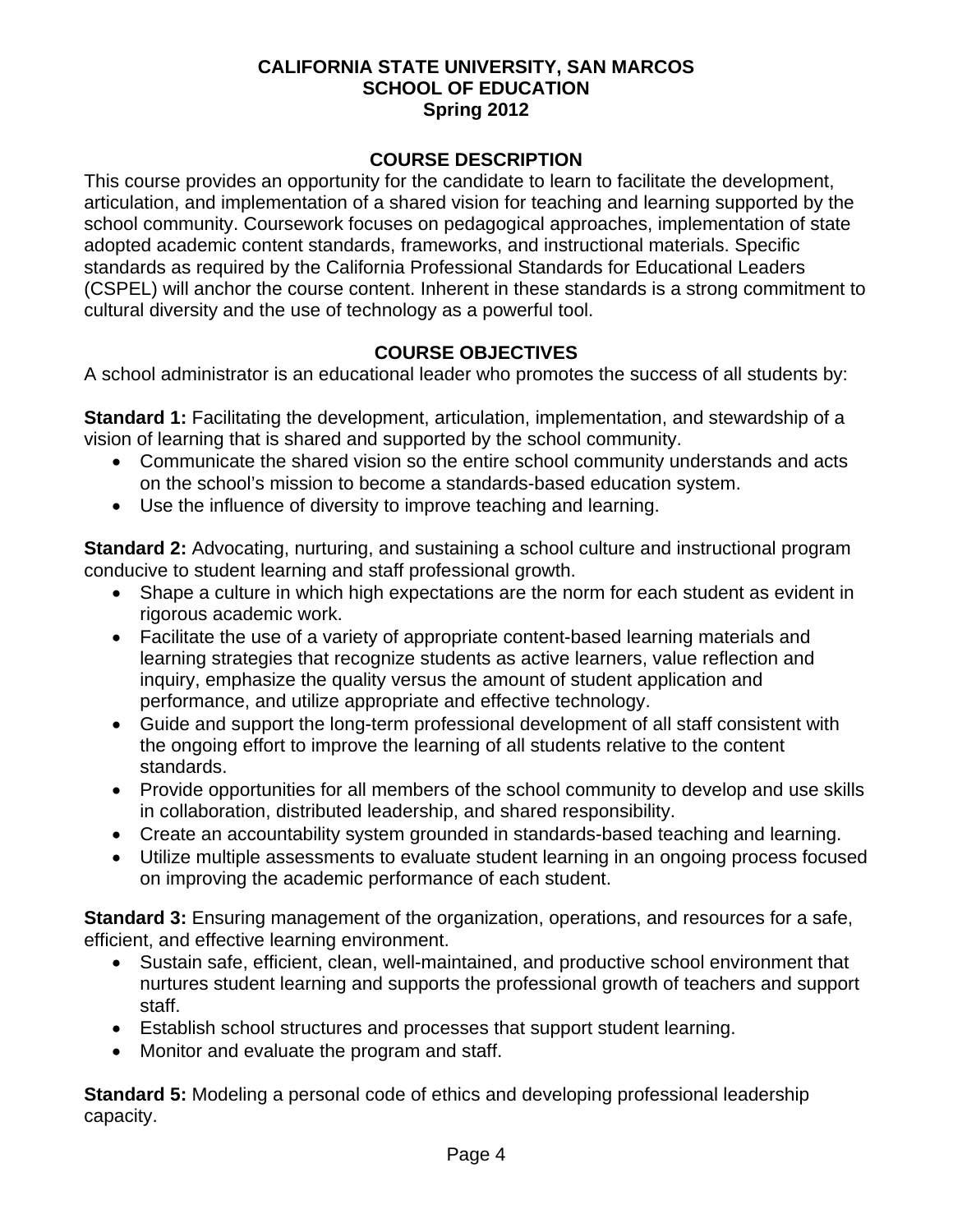- Model personal and professional ethics, integrity, justice, and fairness, and expect the same behaviors from others.
- Use the influence of office to enhance the educational program, not personal gain.
- Make and communicate decisions based upon relevant data and research about effective teaching and learning, leadership, management practices, and equity.
- Demonstrate knowledge of the standards-based curriculum and the ability to integrate and articulate programs throughout the grades.
- Reflect on personal leadership practices and recognize their impact and influence on the performance of others.
- Engage in professional and personal development.
- Encourage and inspire others to higher levels of performance, commitment, and motivation.
- Sustain personal motivation, commitment, energy, and health by balancing professional and personal responsibilities.

**Standard 6:** Understanding, responding to, and influencing the larger political, social, economic, legal, and cultural context.

- Work with the governing board and district and local leaders to influence policies that benefit students and support the improvement of teaching and learning.
- Ensure that the school operates consistently within the parameters of federal, state, and local laws, policies, regulations, and statutory requirements.
- View oneself as a leader of a team and also as a member of a larger team.
- Open the school to the public and welcome and facilitate constructive conversations about how to improve student learning and achievement.

# **Required Texts**

# **COURSE REQUIREMENTS**

- *1.* City, E.A., Elmore, R.F., Fiarman, S.E., & Teitel, L. (2009*). Instructional rounds in education: A network approach to improving teaching and learning*. Harvard Education Press.
- *2.* DuFour, R. & Marzano, R.J. (2011). *Leaders of learning: How district, school and classroom leaders improve student achievement*. Solution Tree, first edition.
- 3. Gawande, A. (2003). *Complications: A surgeon's notes on an imperfect science*. Picador.
- 4. Wiggins, G.P. & McTighe, J. (2007). *Schooling by design: Mission, action, and achievement,*. Association for Supervision & Curriculum Development, first edition
- 5. Publication Manual of the American Psychological Association, 6th Ed. (2009)

# **Recommended Text**

Moodle Readings: Assigned by Instructor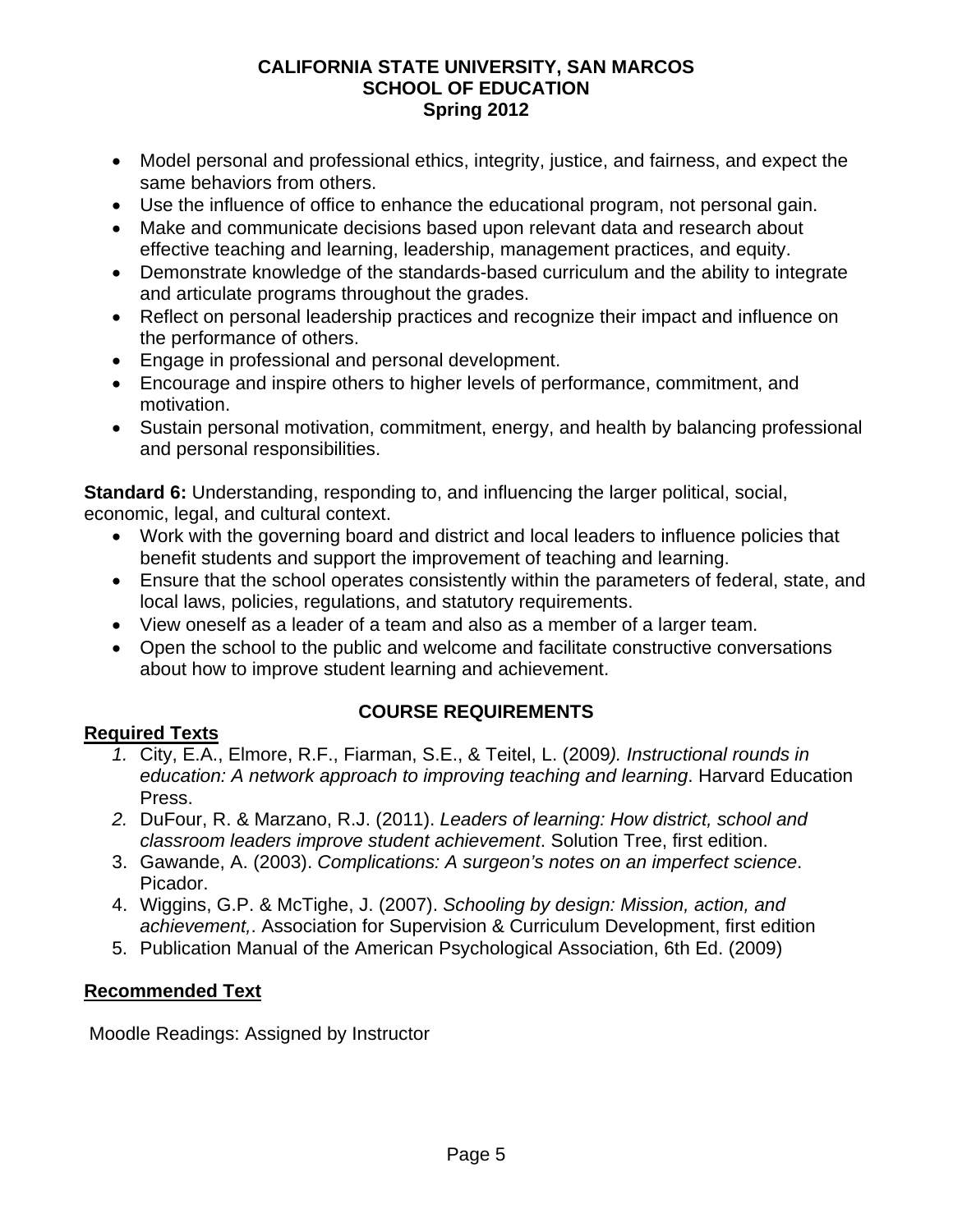#### **Assignments**

All students are expected to participate in class activities and demonstrate reflective learning. It is important that students are well-prepared for course sessions by completing the readings and assignments scheduled BEFORE each class session.

All assignments are to be submitted on the due date. **Assignments not handed in on the due date will lose 10% of earned credit per day.** Assignments should adhere to APA style (see above Graduate Writing Requirement) submitted electronically on Moodle.

|           | • Reflections                                                                  | 10 points |
|-----------|--------------------------------------------------------------------------------|-----------|
| $\bullet$ | <b>Instructional Practices Expert Presentations</b>                            | 30 points |
| $\bullet$ | <b>Instructional Conference Summary</b>                                        | 30 points |
|           | • Instructional Leadership Assessment and Plan for Improvement Presentation OR | 30 points |
|           | *Instructional Rounds                                                          |           |

**Reflections (e.g. Essential Questions) (10 Points):** At the beginning of each class there will be an Essential Question which will be the base for your reflection as we begin each class. Class time will be provided to allow for reflection before and at the end of class. Please keep a composition book or journal with your reflections. I will ask to review them periodically during the class in order to establish progress in your reflections. The nature of this class relies heavily on classroom dialogue. Therefore attendance and preparation for class are essential.

## **Instructional Practices Expert Presentations (30 points): (Groups of four)** As an

instructional leader your task is not to simply be an "expert" in your subject but be able to provide guidance to others on various instructional practices. As a Principal/Assistant Principal you will be challenged to provide NEW teachers with guidance on what your school is currently following as their Instructional Practice. You are to select one of the following to research and teach to your colleagues in a no more than 40 minute NEW teacher orientation, they are:

- 1. Essential Elements of Instruction (EEI)
- 2. Understanding by Design (UbD)
- 3. International Baccalaureate Middle Years Programme (IBMYP) or International Baccalaureate Diploma Programme (IBDP)
- 4. Sheltered Instruction Observation Protocol (SIOP)
- 5. The Madeline Hunter Direct Instruction Model
- 6. Walk through Protocol

Imagine your colleagues (NEW teachers) you are presenting to will have the following questions from *The Art and Science of Teaching,* Marzano (2007), pick at least three to include in your presentation:

1. What will I do to establish and communicate learning goals, who tracks student progress, and celebrate success?"

- 2. What will I do to help students effectively interact with new knowledge?
- 3. What will I do to help students practice and deepen their understanding of new knowledge?
- 4. What will I do to help students generate and test hypotheses about new knowledge?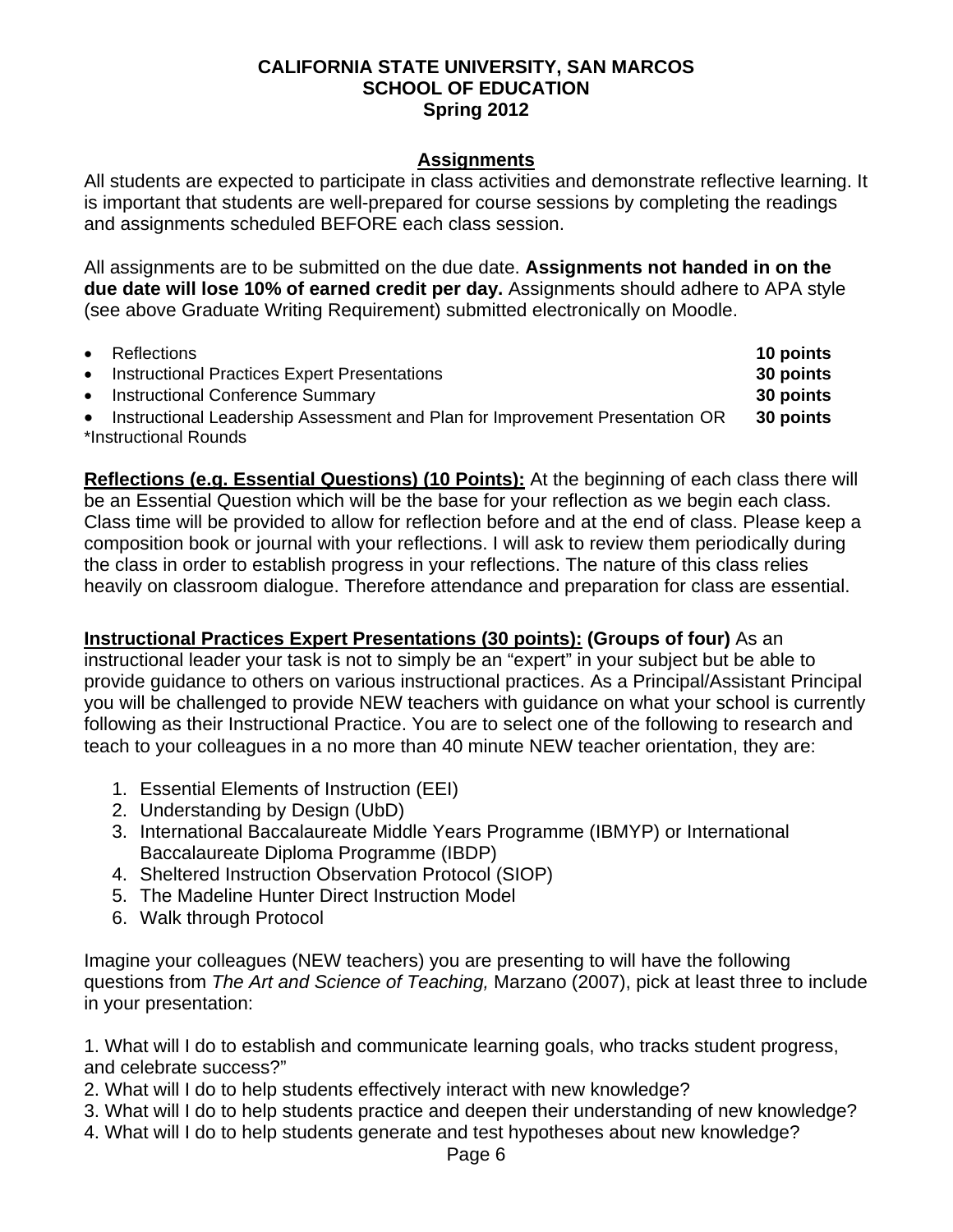- 5. What will I do to engage students?
- 6. What will I do to establish and maintain classroom rules and procedures?

7. What will I do to recognize and acknowledge adherence and lack of adherence to classroom rules and procedures?

- 8. What will I do to establish and maintain effective relationships with students?
- 9. What will I do to communicate high expectations for all students?
- 10. What will I do to develop effective lessons organized into a coherent unit?

**Instructional Conference Summary (30 points):** Using a specific instructional observation and conference format taught in class, you will observe a lesson taught by a colleague in your school, prepare an instructional conference with written feedback for the teacher, and conduct an instructional conference with the teacher on what you observed. You will then reflect on the experience in a 1-2 page written summary.

# **Instructional Leadership Assessment and Plan for Improvement Presentation (30**

**points):** Using one of the required textbooks, you will complete an assessment of the current instructional leadership practices in your school. This is your opportunity to implement theory into practice. You will then design an instructional improvement plan, including an overview of the school and administrative team, specific suggested activities for improvement, and a comparison of one CITED research based approach with your instructional leadership in the school.You will present in a no more than 10 minute presentation on our last night of class.

# **OR**

**\*Instructional Rounds (30 points):** From 8:00am to 12:00pm on a selected day, you will gather at a school and perform LIVE Instructional Rounds with the professor as a guide in the process on a school site. Due to the commitment to attend this activity during the work day, you are not REQUIRED to attend and are advised to consider your Human Resources options if you participate. By participating you will NOT be required to attend the last class meeting. This activity will replace that participation. **\*Tentative**